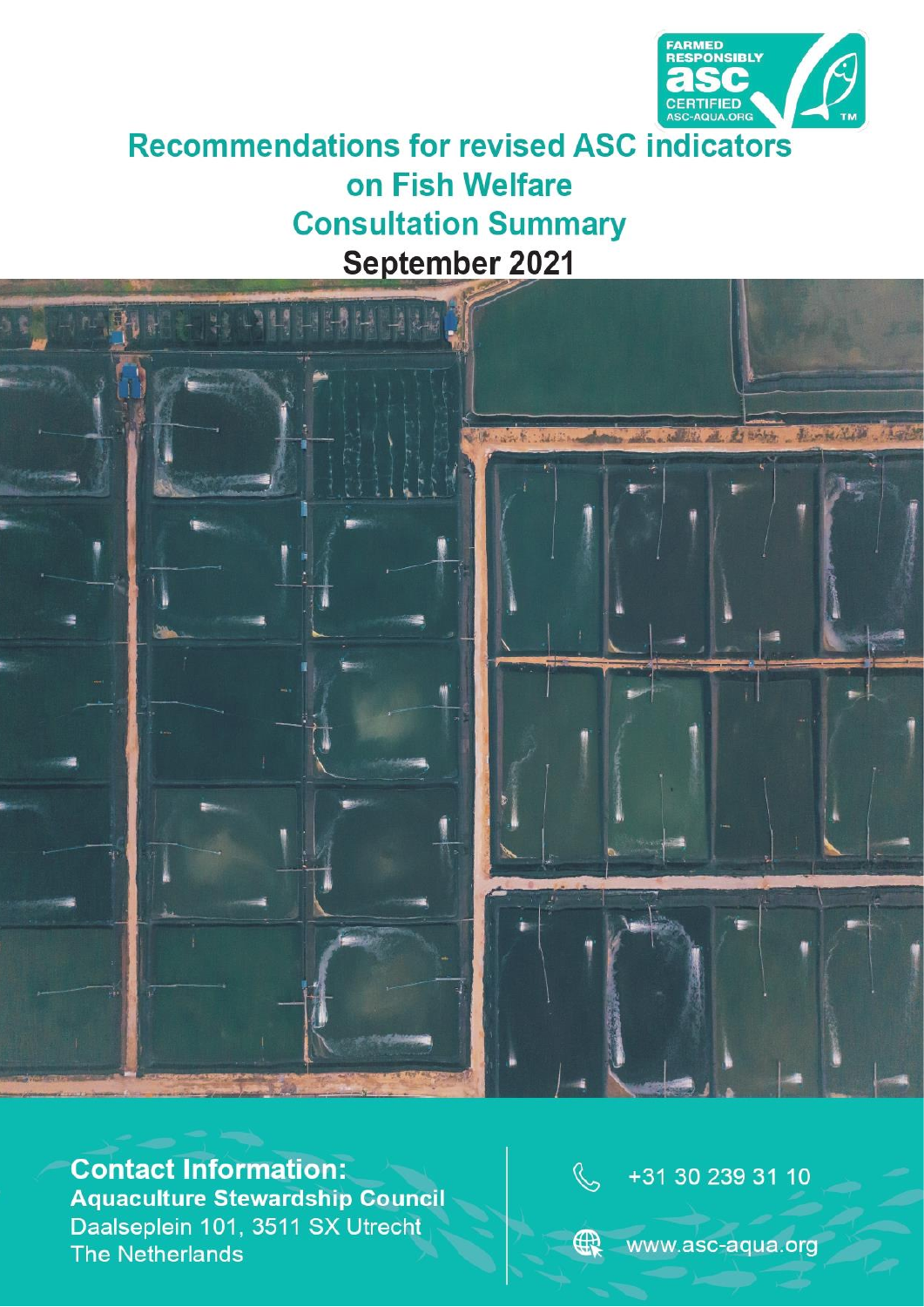## **Recommendations for revised ASC indicators on Fish Welfare**

# **Consultation Summary**

#### **Public Consultation: September 01 - October 31, 2021**

#### **Project Objective**

The ASC Fish Welfare project aims to define, through standard indicators, key impacts of aquaculture on farmed aquatic animal welfare and associated best practices required to meet ASC's Farm Standard. ASC's position on Fish Welfare can be viewed [here.](https://www.asc-aqua.org/wp-content/uploads/2019/09/ASC_Fish-Welfare_Position-Paper_v1.0.pdf)

#### **Purpose of consultation**

This event follows an initial consultation on the [Terms of Reference](https://www.asc-aqua.org/programme-improvements/fish-welfare/) for this work in 2019. We now seek input to inform the further development of the Fish Welfare content for the forthcoming [ASC Farm Standard,](https://www.asc-aqua.org/programme-improvements/aligned-standard/) specifically:

- 1. Collect feedback on the practical impact of proposals on producers, primary processors, and auditors.
- 2. Collect feedback from other key stakeholder groups on the conceptual approach developed by the [Technical Working Group](https://www.asc-aqua.org/what-we-do/about-us/governance/) (TWG).

In addition, we aim to enhance the balance of stakeholder representation and engagement, and obtain early insights into auditability of proposals.

#### **Proposals**

The proposals are considering applicability of requirements to the species covered by the ASC certification schemes (excluding seaweed) and a phased approach to introduction of issues addressed and specific practices required of producers to demonstrate best practice.

The table below shows the framework of issues within scope of ASC's Fish Welfare project with green showing the topics covered in this consultation.

| <b>Good Management practices</b>           |                  |                    |                         |                   |
|--------------------------------------------|------------------|--------------------|-------------------------|-------------------|
| <b>Staff training</b>                      |                  |                    |                         |                   |
| <b>Risk assessment and mitigation</b><br>٠ |                  |                    |                         |                   |
| <b>Records and administration</b>          |                  |                    |                         |                   |
| <b>Contingency plans</b><br>۰              |                  |                    |                         |                   |
| Feeding                                    | <b>Housing</b>   | <b>Health</b>      | <b>Behaviour</b>        | <b>Other</b>      |
| Feed related:                              | -Water quality   | Other TWG          | Specific                | -Handling         |
| -Feed quality                              | -Tank/pen design | Current content to | behaviours              | -Slaughter and    |
| -Feeding system                            | -Stocking        | be reviewed for    | related to welfare      | related           |
| -Withdrawal                                | density          | potential          | $\Rightarrow$ potential | <b>processes</b>  |
| periods                                    | -Environmental   | overlap/conflicts. | behavioural             | -Cleaner fish     |
|                                            | enrichment       | -Scoring body      | indicators              | -Shrimp issues:   |
|                                            | -Lighting/sound  | condition/lesions  |                         | eyestalk ablation |
|                                            |                  |                    |                         |                   |

Recommendations for revised ASC indicators on Fish Welfare **Consultation Summary - September 2021** <sup>1</sup>